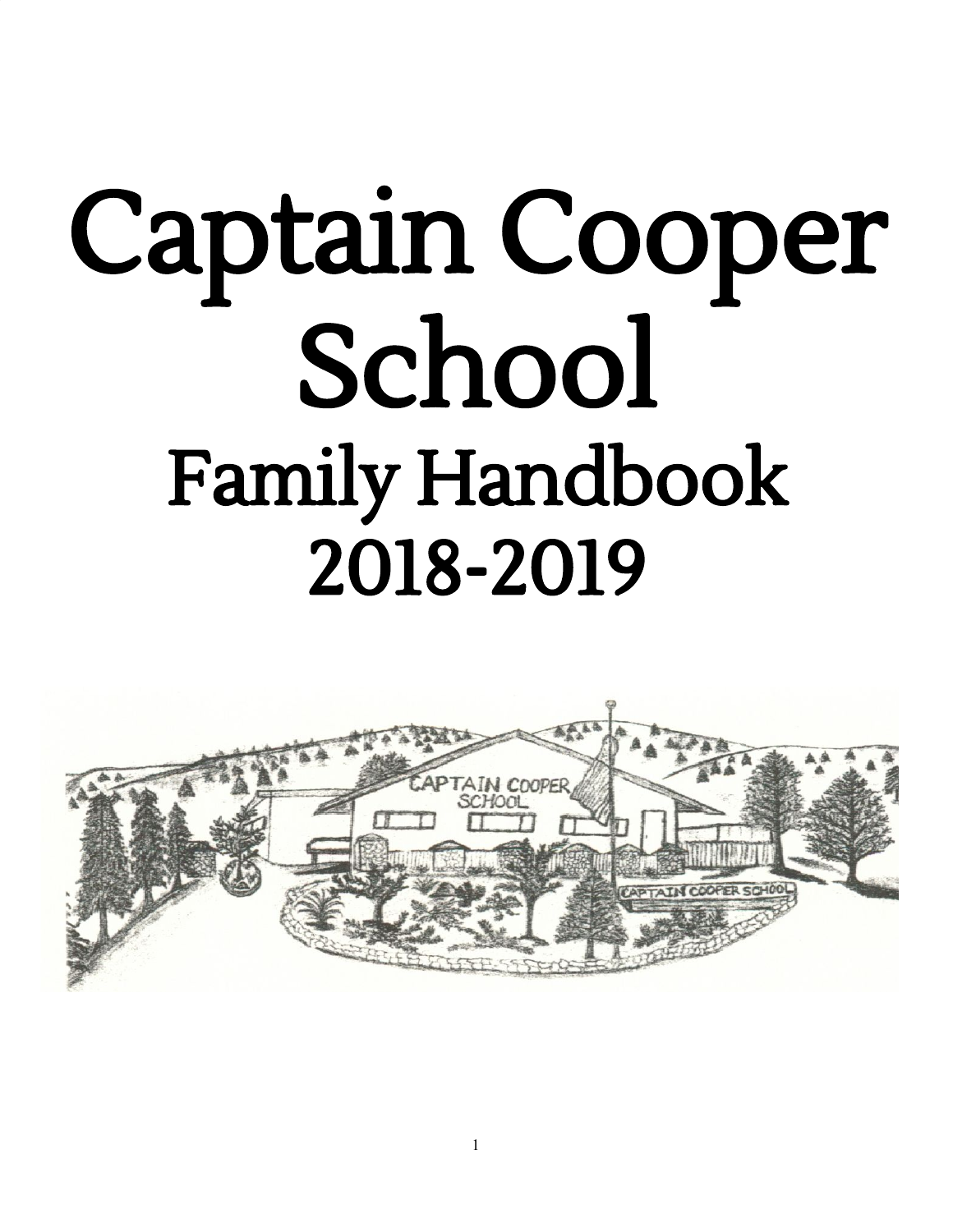Dear Parents and Guardians,

Welcome to Captain Cooper School! Our goal is to provide a nurturing, encouraging atmosphere where talents awaken and blossom – not just for the students, but for parents, teachers and the community as well.

By reading this handbook, you are making an important contribution to the home-school connection. Your involvement in the educational process is welcomed and celebrated. This year, you will find many opportunities to be actively involved in the school by participating in activities such as the following:

| *Attending field trips        | *Fundraising                          |
|-------------------------------|---------------------------------------|
| *Tutoring individual students | *Gardening with students              |
| *Displaying student work      | *Attending Parent Club                |
| *School beautification        | meetings                              |
| *Aiding classroom teachers    | *Attending School Site                |
| *Playground improvement       | Council meetings                      |
| *Presenting a lesson in your  | *5 <sup>th</sup> grade events and the |
| field of expertise            | Yearbook                              |

In addition as part of "*A Community of Learning and Caring"* – The school is always looking for opportunities to expose the students to a wide variety of learning experiences. You are encouraged to share your special talents with the school, or help connect us with valuable outside resources with which you are familiar.

**On page 19 you will find a volunteer form. Please return this form if you can volunteer in any way. On page 20 you will find the Discipline Plan Acknowledgment form. Please sign and return this form. Thank you for devoting the time to read this handbook. Here is to a rewarding year. We look forward to seeing you.**

Sincerely,

Elisa Tacconi Principal

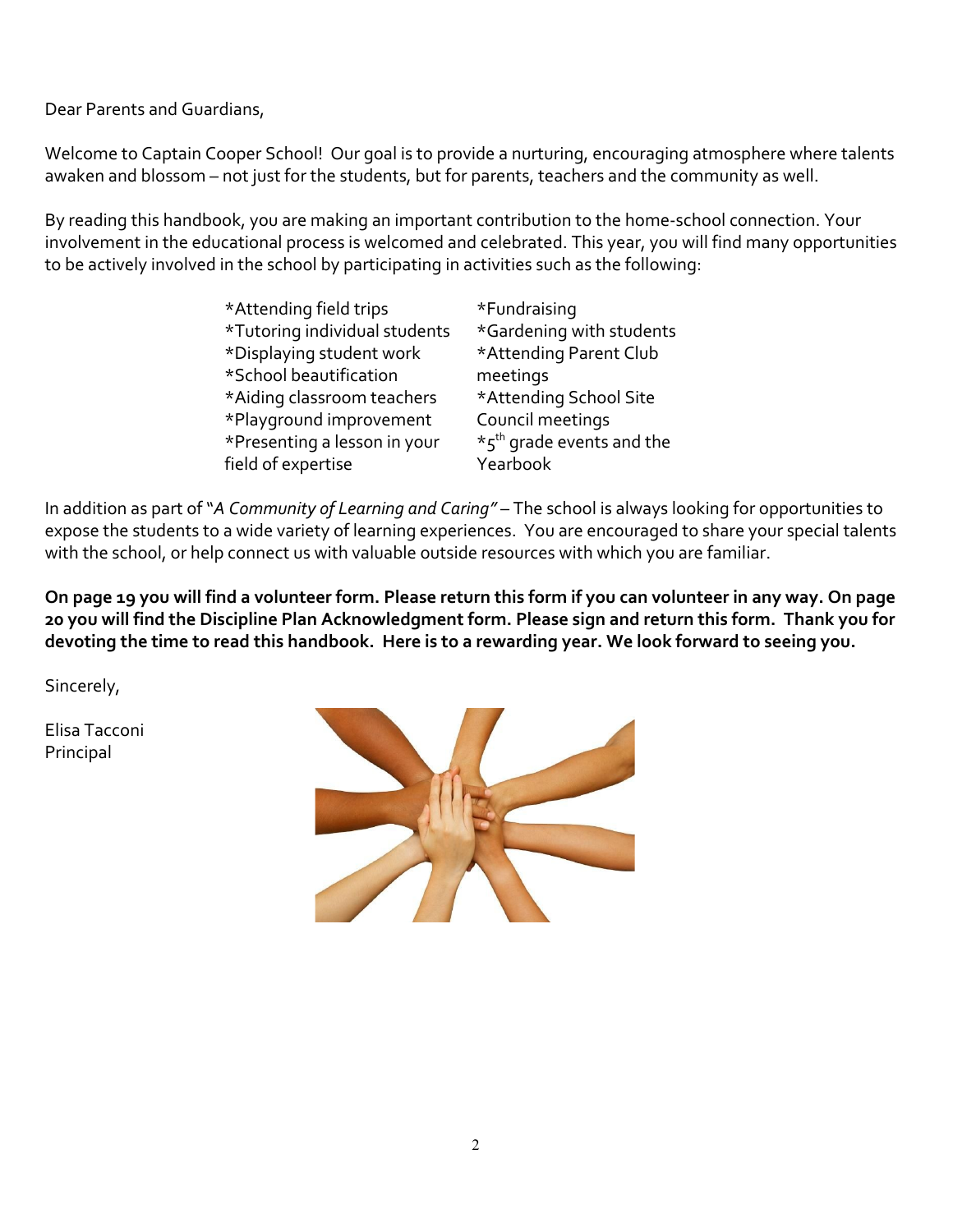# **Carmel Unified School District Board of Education**

| Karl Pallastrini  | Sara Hinds  |
|-------------------|-------------|
| Rita Patel        | Tess Arthur |
| Annette Yee Steck |             |

The Board of Education is responsible for setting district policy and approving the district's annual budget. The board and district staff work to ensure that the CUSD students receive the highest quality education and the district's finances are healthy.

The public is welcome to attend board meetings on a Wednesday of each month. The schedule can vary during summer and holidays. Meetings are held at Carmel Middle School and school sites. For more information call the district office at 624-1546.

# **District Office Administration**

| Barbara Dill-Varga    | Superintendent                                |
|-----------------------|-----------------------------------------------|
| Ken Griest            | Chief Human Resources Officer                 |
| Paul Behan            | Chief Technology Officer and Student Services |
| Rick Blanckmeister    | <b>Chief Business Officer</b>                 |
| Suzie DePrez          | <b>Chief Academic Officer</b>                 |
| <b>Steve Gonzalez</b> | Director of Special Education                 |
| Dan Paul              | Director of Facilities and Transportation     |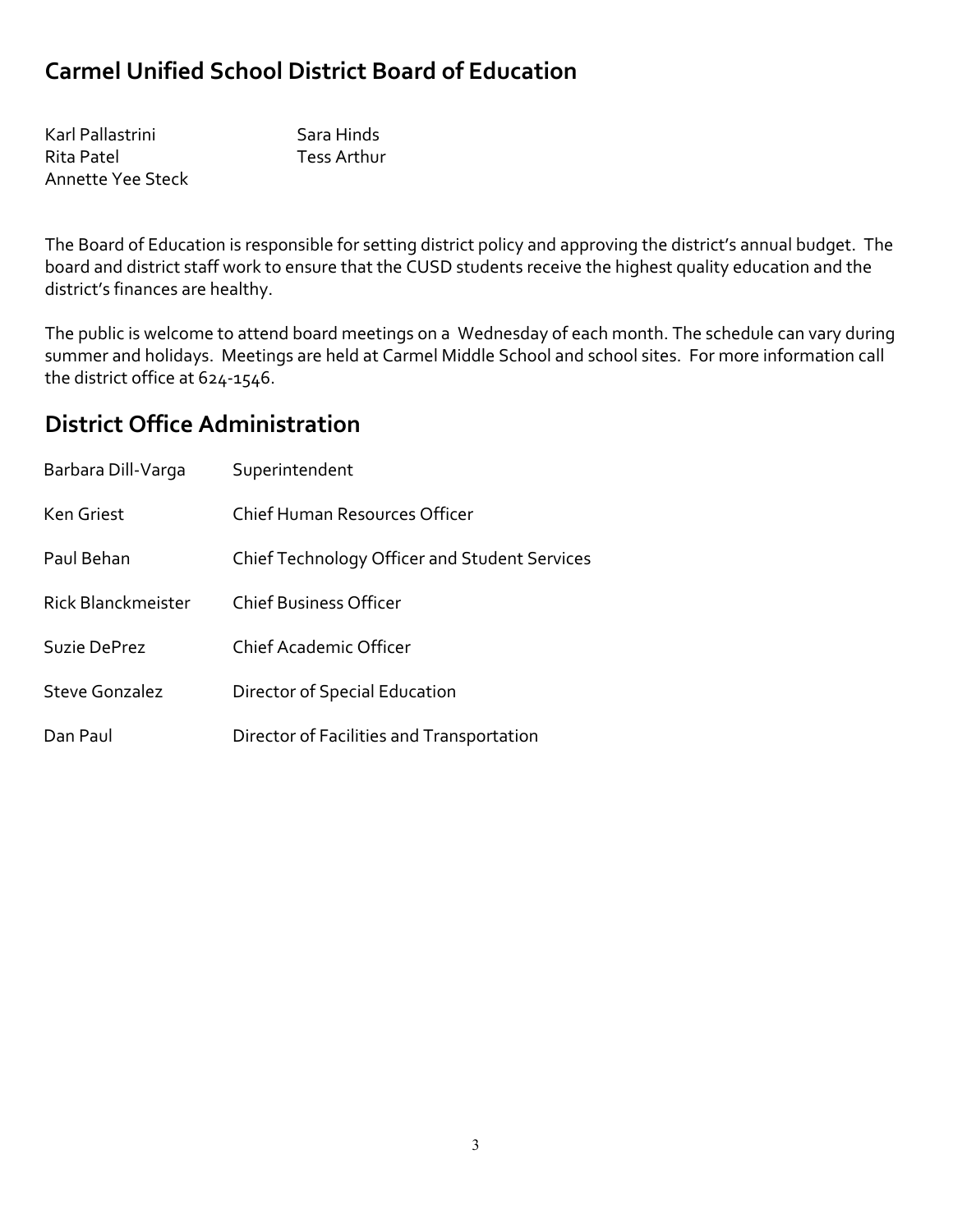# **Captain Cooper Staff**

|                  |                                             |                   | 667-2452 Extension |
|------------------|---------------------------------------------|-------------------|--------------------|
| Elisa Tacconi    | Principal                                   | Office            | 11                 |
| Sharon Zarate    | Transitional-kinder/Kindergarten            | Room 6            | 15                 |
| Analis Bans      | 1st/2nd Grade Teacher                       | Room 4            | 12                 |
| Stephanie Lee    | 3rd/4th Grade Teacher                       | Room <sub>5</sub> | 19                 |
| Will Bans        | 5th Grade Teacher                           | Room <sub>1</sub> | 22                 |
| Jillian Tischio  | <b>STEAM and Physical Education Teacher</b> | Room <sub>3</sub> | 13                 |
| Alisa Ibsen      | Title I                                     | Office            | 14                 |
| Ralph Ward       | Resource Specialist                         | Portable          | 17                 |
| Carol Shadwell   | Music                                       | Office            |                    |
| Terry Woodward   | Art                                         | Office            |                    |
| Ruby Way         | Garden                                      | Office            |                    |
| Neil Baldwin     | Apple Pie                                   | Apple Pie         | 21                 |
| Margaret Lopez   | Apple Pie                                   | Apple Pie         | 21                 |
| Kouri Spungin    | Secretary                                   | Office            | 10                 |
| Gin Velasquez    | Instructional Aide, playground Supervisor   | Office            |                    |
| Elena Munoz      | <b>School Bus Driver</b>                    |                   |                    |
| Jose Renteria    | Custodian/Groundskeeper                     |                   |                    |
| Marikay LeValley | Counselor                                   | Portable          | 18                 |
| Dawn Anderle     | Speech and Language Specialist              | Portable          |                    |
| Melissa Bales    | <b>Health Specialist</b>                    | River School      |                    |
| Carolyn Sinclair | Health Aide/Instructional Aide              | Office            |                    |
| Karen Neville    | School Psychologist                         | Office            |                    |
| Tafay Wilson     | Library Aide                                | Library           | 16                 |

**School Counselor** – Marikay LeValley is on campus once a week as a resource to students, parents and teachers, as well as working with classes every week and leading support groups, conflict management, and character education. **Resource Specialist-** Ralph Ward works with teachers and students to devise learning plans and provide educational services for Special Education.

**School Psychologist-** Karen Neville provides consultation and testing to support intervention programs. **Technology-** Computer skills and content areas are integrated in each classroom and the STEAM program. **STEAM**- Jillian Tischio provides integrated instruction in Science, Technology, Engineering, Art and Math.

**Physical Education**- Jillian Tischio provides PE to all grades, 3 times a week.

**Speech and Language**- Dawn Anderle works with teachers, students and families to provide services in speech and language in English and Spanish.

**Children's Garden-** The garden technical assistant, Ruby Way, works to develop environmental stewardship and integrate content areas through garden lessons.

**Music Instruction** – Carol Shadwell teaches general music classes one day each week for all grades, as well as beginning band for grades 4 and 5.

**Common Core Coaching-** District Instructional Coaches provide support

**School Library-** Tafay Wilson provides library support for our students.

**Title I Support-** Alisa Ibsen provides academic support in small groups for ELD, reading, writing and math..

**Health Specialist –** Nurse, Melissa Bales and Health Aide, Carolyn Sinclair are available for consultation regarding health concerns or questions.

**Custodian-** Our beautiful campus is maintained by Jose Renteria.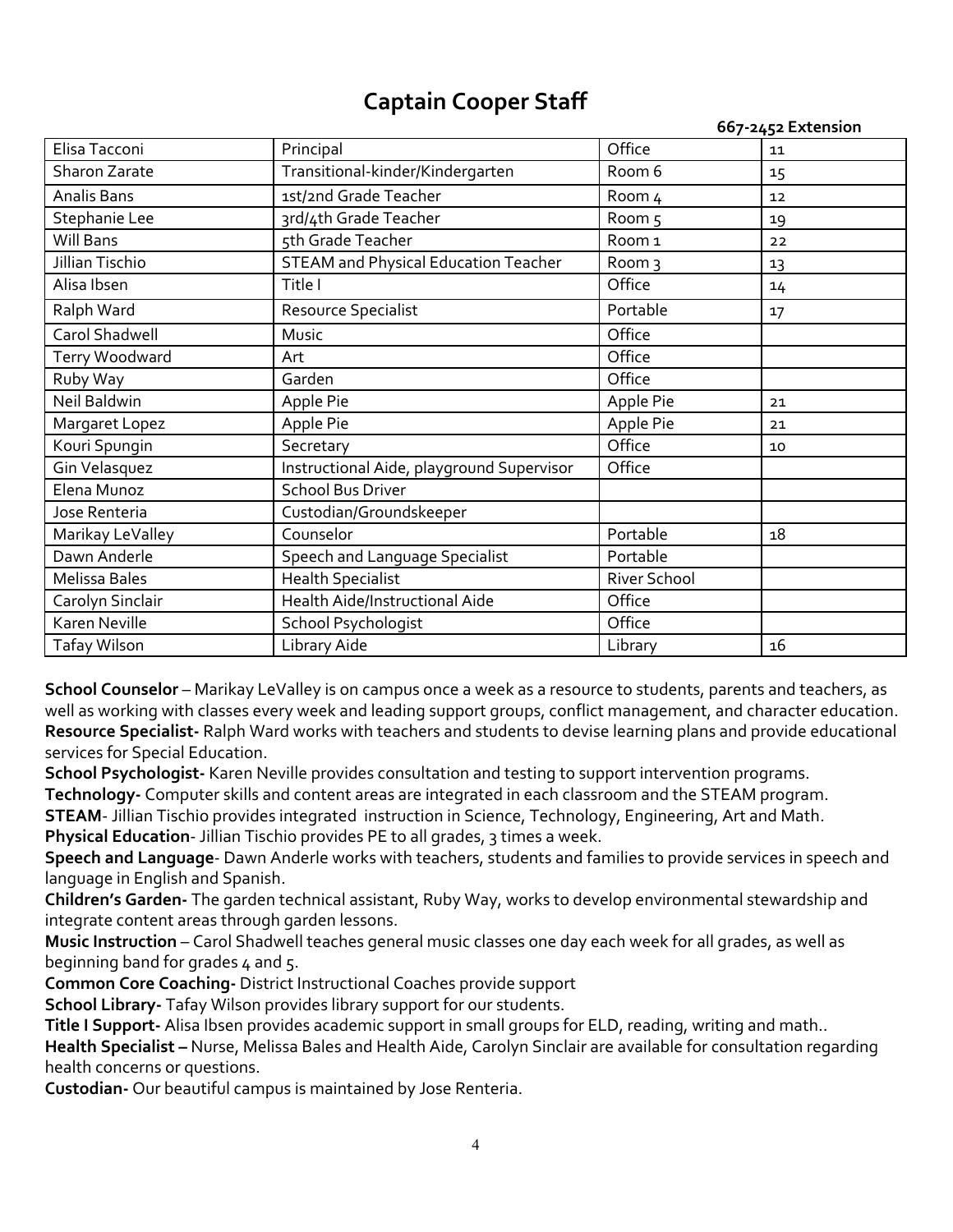# **School Organizations**

#### **Captain Cooper Parent Club**

The Captain Cooper Parent Club is an active, non-profit organization of parent volunteers and teachers. The purpose of the group is to support and advance Captain Cooper School in achieving educational goals. The Captain Cooper Parent Club is a vital organization supporting Captain Cooper School. The volunteers help organize school events, raise money to fund field trips, assemblies, performing arts, and support classroom material needs.

All parents are invited to be involved in the parent club as a vital part of our school community. Attending the Captain Cooper Parent Club meetings is the best to stay informed about events, school policies, and plans.

#### **Captain Cooper Parent Club Executive Board**

 The Captain Cooper Parent Club Executive Board is, a group of elected parents and teachers who meet monthly to prepare for the general meetings, approve the club's budget, and help initiate event planning. All Captain Cooper Parent Club board minutes are presented and reviewed at the parent club's general meetings.

#### **School Site Council (SSC)**

The School Site Council (SSC) is composed of elected parents, and staff volunteers. The purpose of the group is to advise and assist in the development of the Single Plan for Student Achievement. The SSC meets approximately four times a year. All members of the school community are invited to attend SSC meetings.

#### **English Language Advisory Committee (ELAC)**

The English Language Advisory Committee is a group of parents and staff members. The committee is composed of parents of students learning English as a second language. The purpose of the group is to address the needs of students who meet the criteria to be classified as English Language Learner. The group addresses topics such as:

- Advising on the school's program for English learners.
- Advises on the development of the Single Plan for Student Achievement.
- Assists in the development of the school needs assessment.
- Collaborates with the Captain Cooper Parent Club to coordinate events.

#### **Other Opportunities to Serve**

In addition to joining one of our parent groups, we invite you to consider supporting Captain Cooper School in other creative ways. Just speak to Elisa Tacconi or your child's teacher, and we will find a place for you!

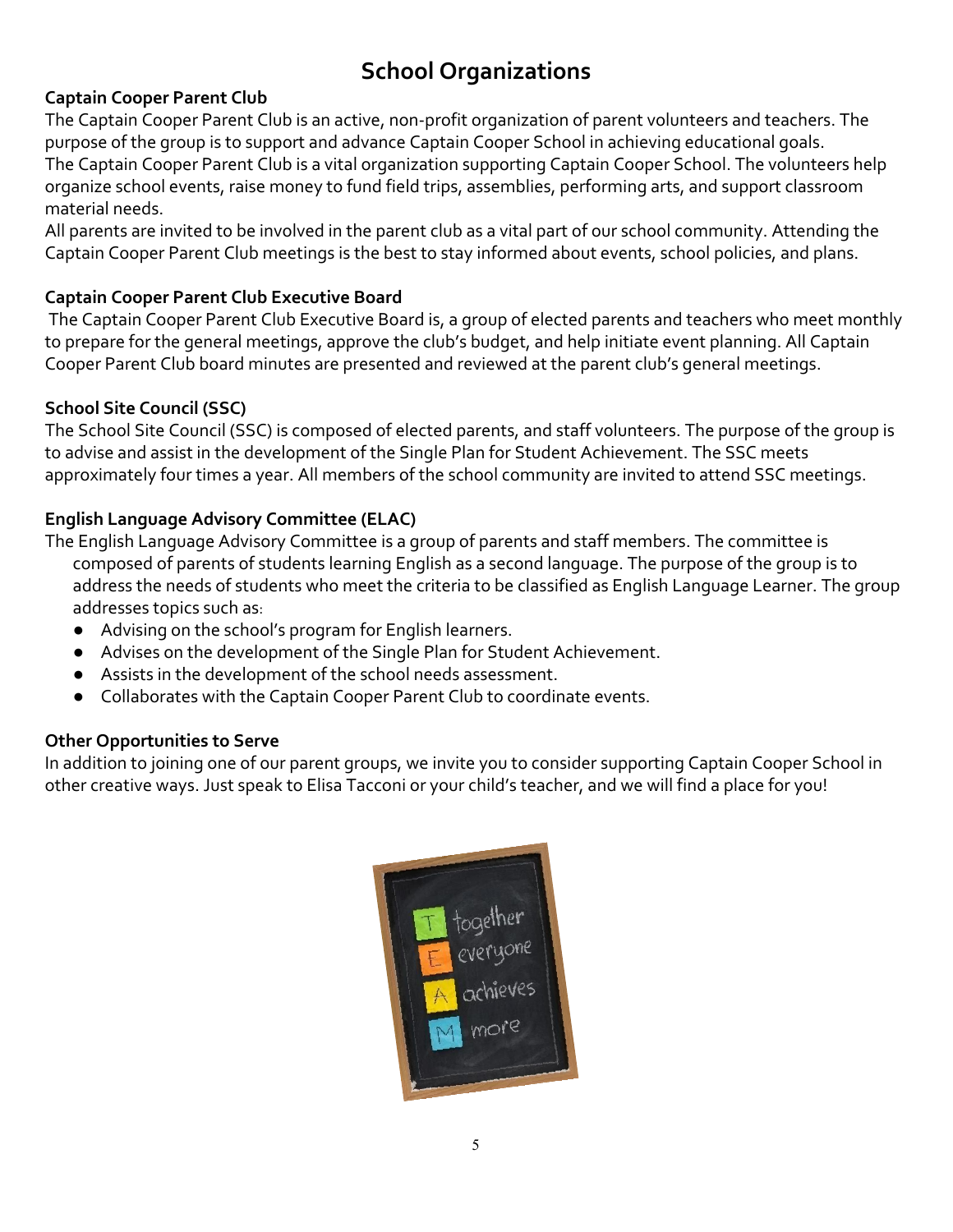## **School and District Policies and Practices**

#### **OFFICE HOURS**

#### **Office hours are 8:00 – 3:30.**

The office is open daily from 8:00-3:30. You may also make an appointment by calling 831-667-2452. You may email Kouri Spungin our school secretary at **kspungin@** carmelunified.org or the principal at etaccon[i@carmelunified.org](mailto:jkolofer@carmelunified.org). When the office is un-staffed, the voice mail system will record incoming calls. You are welcome to leave a message for one of our staff members and the voice mail message will be returned promptly. Please see COMMUNICATION GUIDELINES for more information.

#### **VISITING THE SCHOOL**

We welcome parents and visitors as an essential part of the educational community! District policy requires **all visitors** to **sign in** to the office when entering the campus during school hours. If you wish to walk your student to class, please sign in and get a pass. We ask that you avoid interruptions during classroom instruction. When picking your child up, please wait on the bench outside the office. We appreciate your effort to help us provide a **safe and secure campus**!

#### **ENROLLMENT**

Kindergarten: Children who are 5 years of age on or before September 1 of the current school year are eligible for enrollment. Legal proof of birth date is required.

Those children with birthdays between Sept. 2 and Dec. 2 will be enrolled in the Transitional Kindergarten and participate in two years of Kindergarten.

All NEW students are required by State law to have a physical examination. Students who have attended any California public school need not have another physical examination. The physician must report the examination on the CUSD form entitled "Report of Health Examination for School Entry", which is available at the school office.

#### **ATTENDANCE AND ABSENCES FROM SCHOOL**

Attendance is essential to a student's success in school. If a child is absent because of illness or other "excused" reasons, please telephone the school that morning to let us know the reason for the absence. A call will be made home if we have not heard from you. *If your child is absent or tardy more than 30 minutes from school 3 times without a valid excuse, he/she will be declared a truant. You will be notified in writing that such action has been taken.*

#### **ATTENDANCE AND TARDIES**

Captain Cooper School works to foster a sense of belonging; being at school every day **on time** helps students feel that sense of belonging. Students are expected to arrive at their classroom door by 8:30. Parents are required to park and come into the office to sign in when their students are tardy. Any student who arrives after 8:30 needs to go to the school office to check in. Please see **Truancies** for more detailed information regarding excessive absences or tardies.

#### **TRUANCY**

California Education Code Section 48260 defines truancy as: "absent from school without valid excuse three full days in one school year or tardy or absent for more than any 30-minute period during the school day without a valid excuse on three occasions in one school year, or any combination thereof." Students are unexcused from school until their parents have called the attendance secretary to report an excused absence.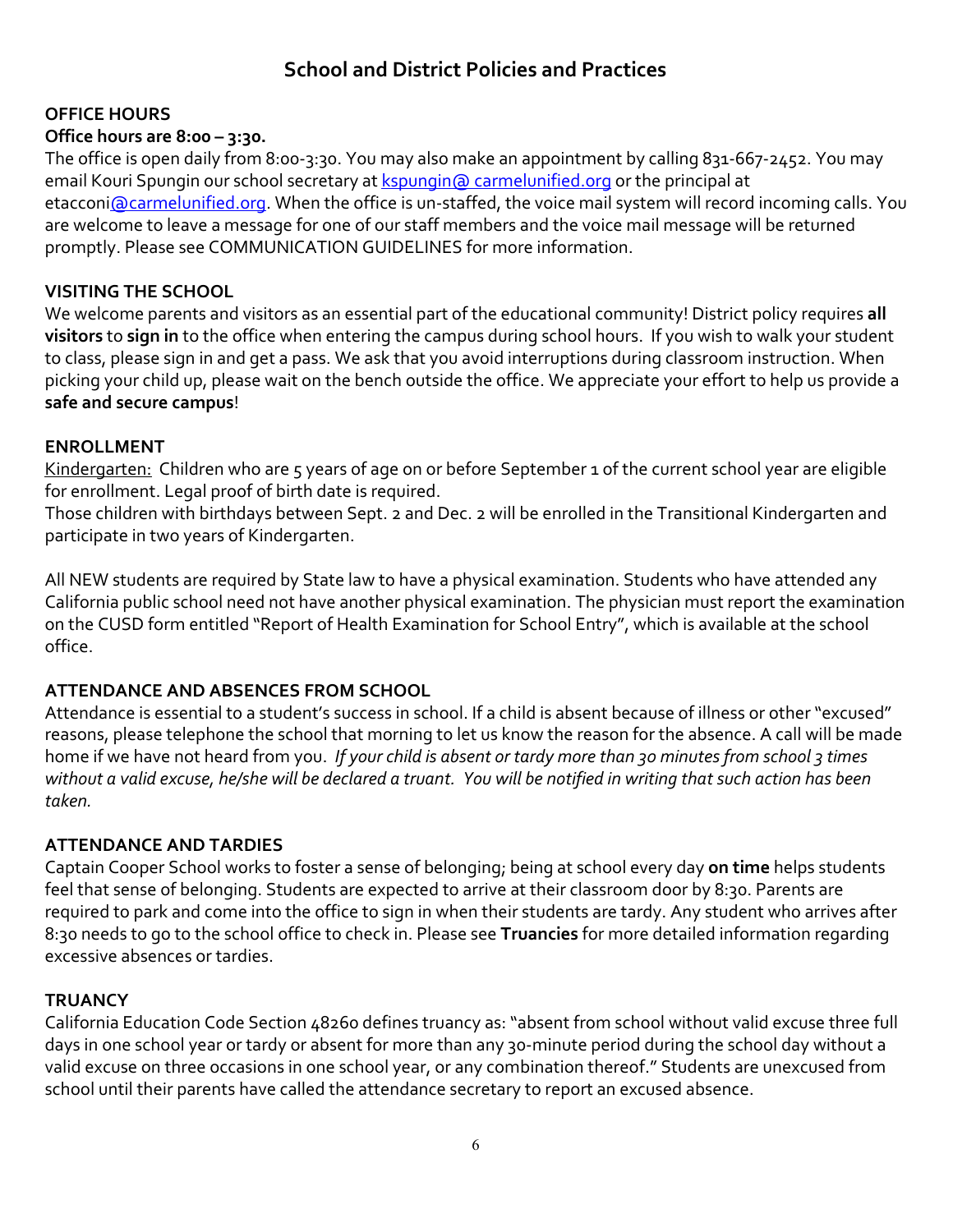**Excused absences are: student illness, medical appointments, family funerals, and mandatory court appearances. Family vacations are best scheduled during our many break times and are not excused. Please report all excused absences directly to the school secretary. If your child will have one or more** *unexcused* **absences for any reason, you are asked to meet with the school principal before or soon after the absence; before is preferable!**

In accordance with Monterey County Truancy Laws and Ed. Code, **Captain Cooper School** has instituted the following policies and procedures for dealing with the cumulative total of truancies:

#### **Of course we would like to avoid all consequences and ask that parents respectfully abide by state mandate as it pertains to student attendance.**

#### **To summarize Monterey County Truancy Abatement Program and Ed. Code:** Step1. **Three unexcused absences or days tardy in a school year:**

Parents are notified by mail of the student's truancy and a meeting or phone call with a school official is required. Copies of truancy letters are sent to the Superintendent and kept on file. Monterey County District Attorney's office Letter #1 is mailed home. (*If a parent receives the first letter and the attendance record already shows that more than three unexcused absences have been accrued, it is still considered "step one" in the process, for the process begins when the parent has been notified*).

#### Step 2. **A fourth unexcused absence:**

Parents are contacted by phone and notified of the student's truancy and a second meeting and/or phone call is required. Monterey County District Attorney's office Letter #2 is mailed home. Copies of truancy letters are sent to the Superintendent and kept on file.

#### Step 3. **A fifth unexcused absence:**

Student may be declared a "Habitual Truant" by the County.

Monterey County District Attorney's Letter #3 will be mailed home and kept on file. The District Attorney's Office will contact you regarding the situation

NOTE: Continuing truancy will result in further progressive disciplinary action. Board Policy gives a teacher the right to lower a student's grade for excessive truancies.

#### \_\_\_\_\_\_ **ACCIDENT INSURANCE**

If you do not have insurance or if you wish additional insurance, you will find an application and information about different coverage plans in the office. **Please note that for insurance, you need to apply directly to the insurance company.**

#### **BEFORE AND AFTER SCHOOL SUPERVISION**

School staff does not provide supervision before or after school.

**We ask that children DO NOT arrive at school before 8:15 AM or stay after 3 PM without parental/adult supervision, unless they are attending a school program.** If, in an emergency, your child cannot be picked up on time at dismissal or must remain at school for a short time, please notify us as soon as possible.

**CHANGE OF ADDRESS AND/OR TELEPHONE** Please notify us when you move, obtain a new telephone number, or have a change of mailing address. We need your information at school to be as up to date as possible. This is very important if there is an emergency and we need to contact you.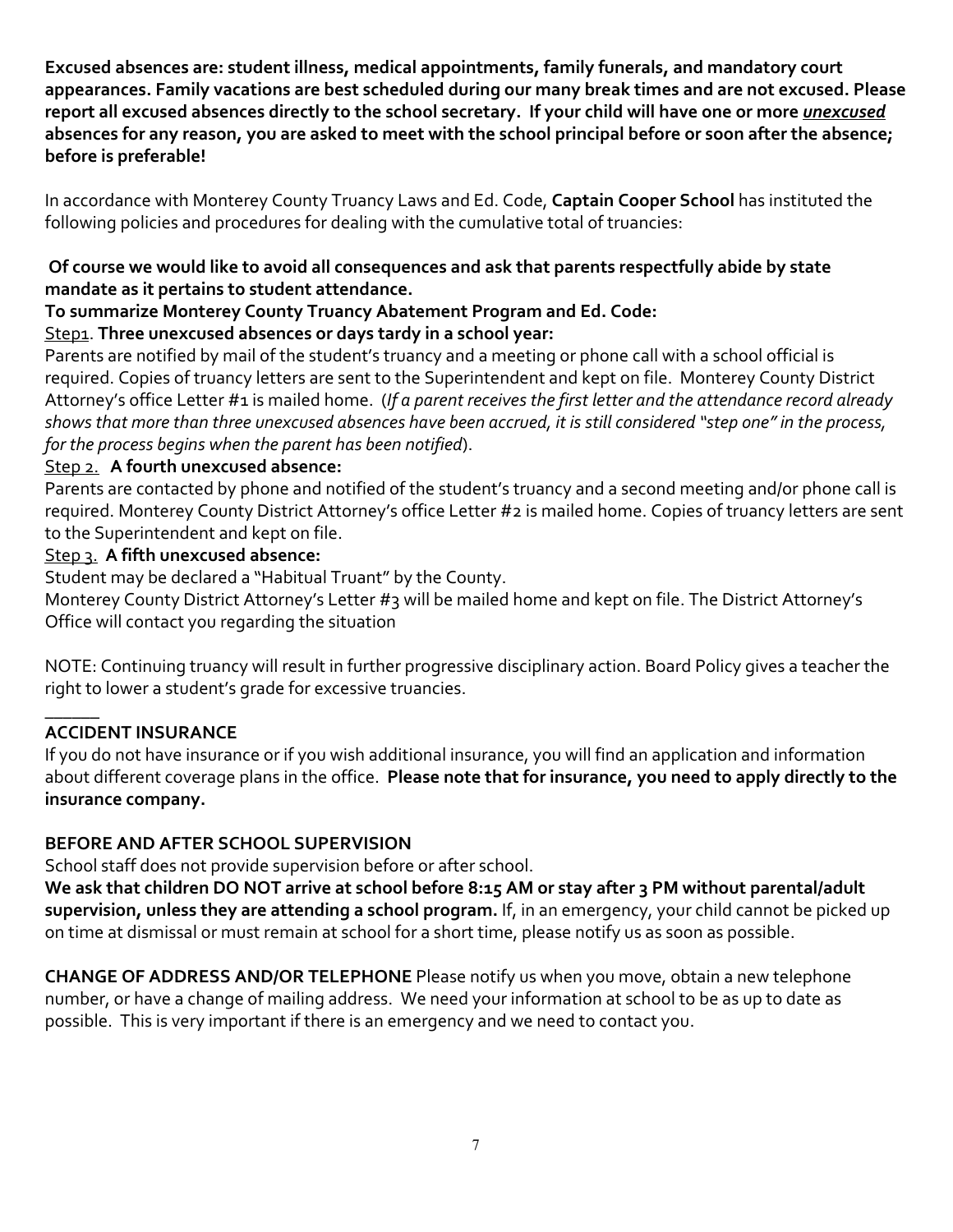#### **USE OF SCHOOL GROUNDS**

 Families and community members are welcome to use the school playground when school is not in session. However, the school GARDEN and APPLE PIE playground are closed to the public after school hours. We appreciate careful and appropriate use of all equipment. For safety and security, children must be supervised by an adult who is not playing a sport. Neither alcoholic beverages nor smoking are allowed. Thank you for taking care of the school, and placing recyclables and trash in containers.

#### **SCHOOL SUPPLIES**

Students may supply paper, pencils and other necessary school materials. The school will provide these items to any student. Your child will be required to give particular care to books and all other school property. In the case of unnecessary destruction, the child may be required to pay for the materials destroyed.

#### **LOST AND FOUND**

Please **mark all clothing**, lunch boxes, binders, etc., with your child's name. Please check the lost and found box. Unclaimed articles will be donated to local reuse non-profits in December and June.

#### **FIELD TRIPS/PARENT CHAPERONE**

We must have a parent volunteer/chaperone form on file once a year for parents who help on field trips or at school. Thank you.

#### **SCHOOL LUNCH PROGRAM**

School lunches are prepared daily at Carmel High School. The cost is \$4.00 including milk. Menus are prepared monthly and will be sent home with your child. Milk may be purchased for \$0.50. Lunch and milk orders may be processed in the office before school. Our district wide computerized school lunch program is called NutriKids. Parents are encouraged to pay for their child's lunches on the school website, or by sending money to the office. Lunches may be paid for in cash or check. Checks should be made payable to: CARMEL UNIFIED SCHOOL DISTRICT.

#### **BREAKFAST PROGRAM**

Breakfast is available at 8:15 and 10:15. The cost is \$2.00, or is available through the Free and Reduced program.

#### **FREE OR REDUCED PRICED LUNCHES**

Free and Reduced Lunches are available to eligible students. Forms may be obtained at the school office. The forms are sent to the CUSD Food Service Department, who then processes the forms and notifies the parents if the family qualifies.

#### **TRANSPORTATION FEES**

Fees are charged for school district transportation. These fees help the district, but only offset a percentage of the deficit in operations. The cost for one student to ride the bus for one year is \$200.00. Two students are \$400.00 and three students are \$500.00. There is a \$1.00 one-way charge for occasional riders. Further information and schedules are in your packet.

#### **Emergency and Medical Issues**

#### **EMERGENCIES**

Parents are required to have an emergency card on file at the school office. If any information changes during the year, the parent is required to visit the school office, in person, to record the change.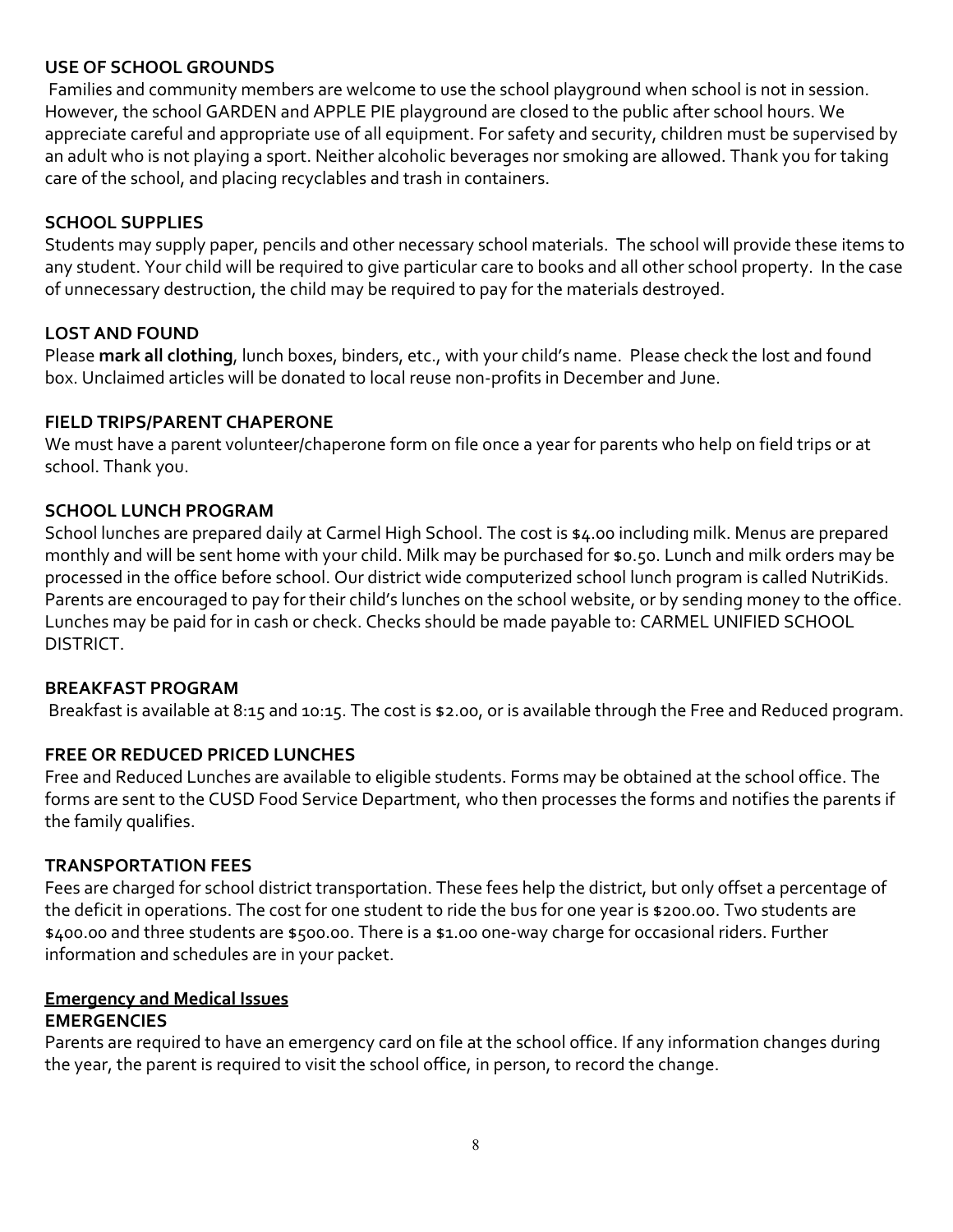#### **ILLNESS OR INJURY**

In case of illness or injury, a child will be cared for temporarily by school personnel. First aid treatment, only, will be applied. If emergency medical treatment is necessary, parents will be contacted. If unable to contact the parents, school personnel will follow the information on the emergency card.

#### **PARENT REPORTING REQUIREMENTS FOR STUDENT INJURIES AND ILLNESSES**

Parents shall notify the office staff or school nurse regarding any student injury or illness. Parents shall inform school staff of any concerns, potential limitations and/or prohibited activities that may require accommodations. A physician's note may be required for school attendance. The school nurse will communicate any accommodation plan to the site administrator and relevant staff.

#### **STUDENT MEDICATION**

Please inform your child's teacher of any medication being taken by your child, or of a physical condition that may preclude normal activities. If a student brings medication to school, it must be checked in with the office which will be responsible for dispensing it, **only if there are written instructions from a doctor and the correct form is on file.** In compliance with district nurse instructions, if a child needs medication to be administered during the day, such as pain medication or cough suppressant, the child is too ill to be attending school and should be kept home until recovered enough to get through the day without medication.

#### **IMMUNIZATIONS**

Students are required by law to have immunizations for varicella (chicken pox), measles, mumps, rubella and hepatitis B prior to entering a California school. Parents must submit a California School Immunizations Record during registration. Kindergarten and newly registered first grade students to the school must submit a physician completed health examination. Incoming kindergarten and newly registered first grade students are also required to have an oral health assessment (dental exam) completed and submitted.

#### **HOME HOSPITAL TEACHING**

A home teacher will be provided for pupils who are unable to attend school due to health problems for a period of more than four weeks. If a home teacher is needed, contact the school principal for further information.

#### **HOME/SCHOOL COMMUNICATION and CONNECTION**

We believe home and school communication is essential in supporting our students. Below you will find the Carmel Unified School District guidelines for communication as well as ways to connect school, learning, and home.

#### **COMMUNICATION GUIDELINES FOR PARENTS**

Parent/Teacher communication is one of the most critical factors to insure student success at school. In this era of ever-present communication, it is helpful to have clear expectations to help parents and teachers manage their communications effectively. With that in mind, the **Carmel Unified School District** has established these guidelines.

General

• Parents should be aware that teachers are instructing during the school day and often have before school and after-school meetings. Teachers may have over 100 students and parents with whom they need to communicate. Therefore, it may be 24 to 48 hours before a teacher can respond to a phone call or an email.

• In times of heavy volume, teachers may not be able to meet these timelines, but will make an effort to acknowledge receipt of your communication. They will let you know if they need time to develop a thorough response.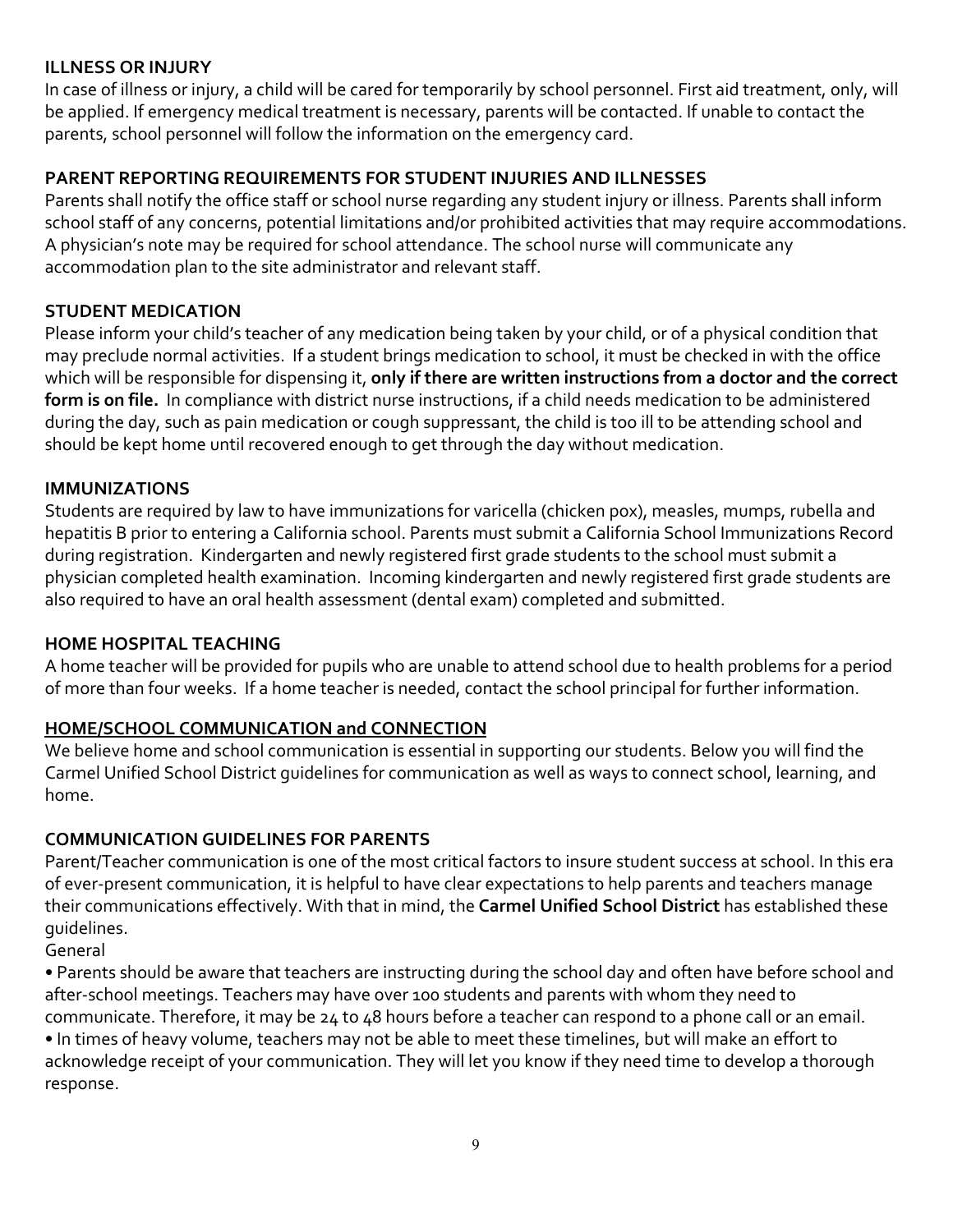• To make sure your teacher receives time-sensitive information, it is helpful to place both a phone call and an email. Please indicate your degree of urgency in your message. In an email, it is a good idea to write "Time sensitive" at the start of the subject line.

• For truly urgent items, it is best to call the office, where staff can direct your call appropriately. This is important because teachers do not always have a chance to check phone messages or emails during the course of the school day.

• If your concern is not urgent, please indicate whether you need a detailed response or whether the communication is for information only.

• At Back-to-School Night, teachers will indicate whether they have a preferred mode of communication (phone or email). Please understand that this is just a preference; as a parent, you are encouraged to use the method that makes the most sense to you. If their preferred mode is not convenient for you, be aware that teachers are committed to respond to your communication, no matter how it is sent.

#### Email

• Occasionally, an email may be blocked by our filter. If you are concerned that may be the case, it is a good idea to contact the teacher by phone.

#### Grades - Secondary

• Before calling or emailing the teacher, check the Aeries.net website

(http://aeries.carmelunified/aeries.net) or MySchool (http://moodle.carmelunified.org).

• Be aware that teachers are allowed up to two weeks to enter grades after an assignment is due. A good rule of thumb: the longer the students have to work on an assignment, the longer a teacher may need to grade it. If homework is turned in late, it may not be posted for up to two weeks after it is received.

• If you need help with a password, you may call your school attendance secretary. Help for the Aeries.net Gradebook log-in is also available online on the district website under the "For Parents" menu (then Forms For Parents, Other Forms), and MySchool help is available at http://moodle.carmelunified.org. *If you have questions or suggestions regarding these guidelines, you may contact the district's communication officer, Paul Behan, at 831-624-1546, extension 2040 or [pbehan@carmelunified.org](mailto:pbehan@carmelunified.org).*

## **Connecting School and Home**

• Read carefully bulletins which are sent home (e.g. What's Happening and the bi-monthly newsletters)

• Check the school calendar frequently; call with questions.

•*If you need to change your child's transportation going home, please help your child feel secure by confirming plans before school and by sending a signed written note to the office. We cannot accept phone calls outlining ride changes except in emergencies.*

• Help your child gain responsibility in completing and returning homework.

• Read with or listen to your child read.

• District policy requires that all visitors or volunteers on campus wear a Visitor/Volunteer pass. Volunteers must sign in at the office and obtain their badge to wear while on campus.

- Send back all permission slips promptly.
- Help your child to be prompt, courteous and responsible.

• Make any special plans for the day with your child **before** he/she leaves for school. Children are allowed to use the school phone only in urgent cases.

#### • **Please plan family trips during scheduled school vacations.**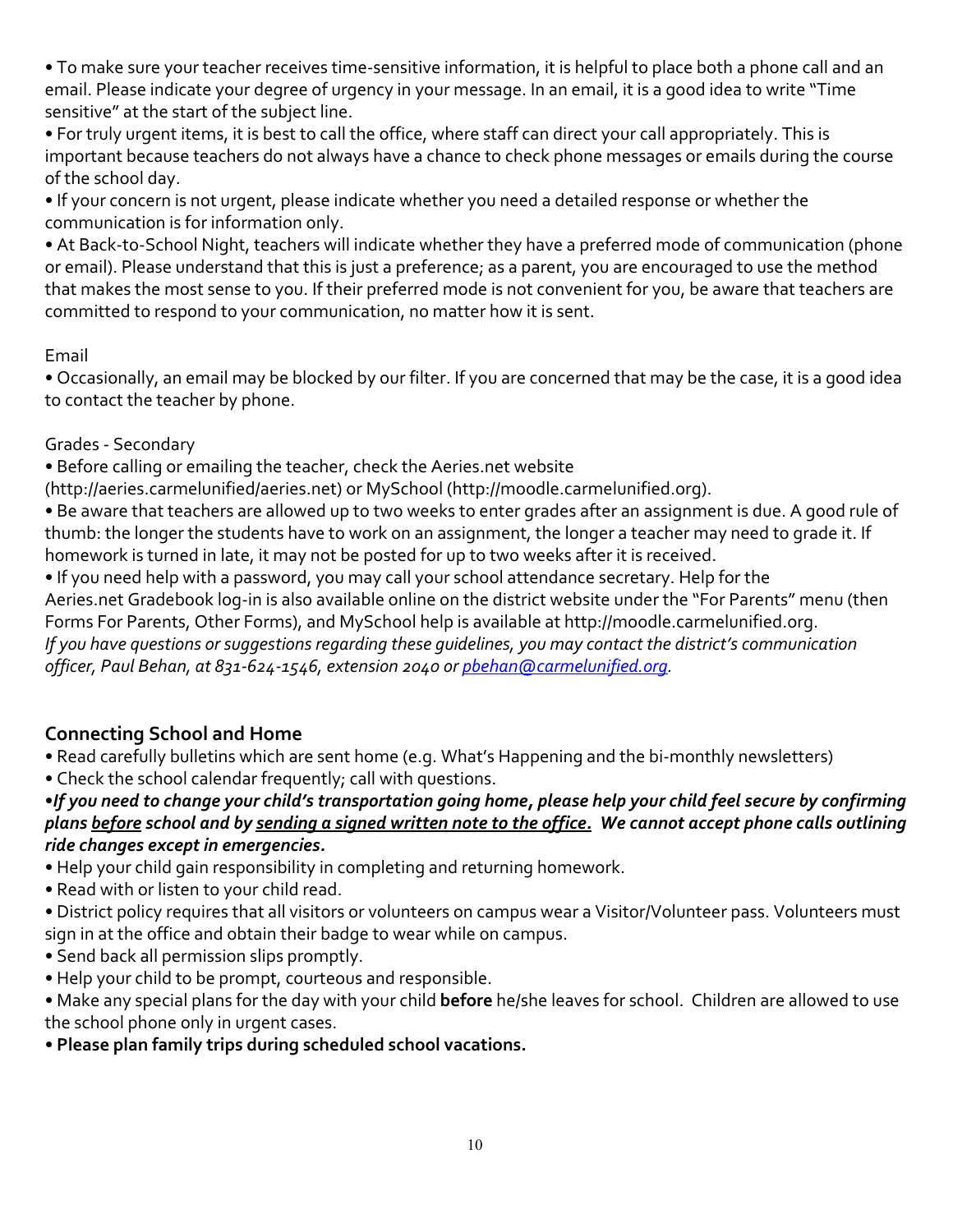#### **HOMEWORK POLICY HOMEWORK/MAKE-UP WORK POLICIES**

Homework at the elementary school level should be a continuation of parent and child spending time together to foster a love of learning. Those times of a parent reading with their child can now be expanded to the child reading to their parents or siblings. Students can explain, or seek further reinforcements at home for skills and concepts learned that day at school.

**CUSD Board Policy** of homework for elementary grades is as follows:

- 1. Students should expect to have homework three or four days each week. The amount of time spent on homework should be about 15 minutes for Kindergarten, 20 minutes for grades one through three, and between 30 and 45 minutes for grades four and five.
- 2. Assigning homework to be completed over weekends, official breaks and holiday periods is prohibited. However, long-term projects may span official breaks and multiple weekends. Families may choose to work on assignments during these periods at their discretion.
- 3. Homework assignments at the elementary level will encourage parents/guardians to read with their children and to interact with their children in positive ways.
- 4. Homework assignments at the elementary level will reinforce skill and concept development and encourage family participation.
- 5. Homework assignments will help to develop good personal study habits. Teachers will instruct students on how to develop effective study techniques.

**CUSD Guidelines** regarding homework for parents and students are included on the following pages.

#### Guidelines for the student

To do a good job with homework, students should:

- *1.* Listen carefully to all directions regarding homework; *ask questions if the assignment is not clear.*
- 2. *Complete and turn in all homework assignments on time.*
- 3. Keep a notebook record of all assignments, including due dates and other specific requirements.
- 4. Have a definite time and place for study, free from interruptions, and stocked with working materials.
- 5. Budget time wisely and maintain a schedule for study time.
- 6. Use libraries, dictionaries, maps and general reference materials, and learn appropriate ways to approach and question people who are knowledgeable in various fields.
- 7. Strive for the best results, rather than the minimum.
- 8. Take the initiative in making up work missed for any reason.
- 9. Use a study method appropriate to the assignment such as working independently, in a small group, as part of a team, or other useful processes or procedures.

#### **Guidelines for Parents/Guardians**

To assist their children, parents/guardians should:

- 1. Provide a suitable place for study, free from distraction and, if possible, reserved for that student alone.
- 2. Assist students in developing systematic home study skills.
- 3. Show interest in the work being done and provide feedback
- 4. Participate eagerly in assignments which call for active parental involvement.
- 5. Express interest when children talk about school.
- 6. Assist in balancing schoolwork with other activities.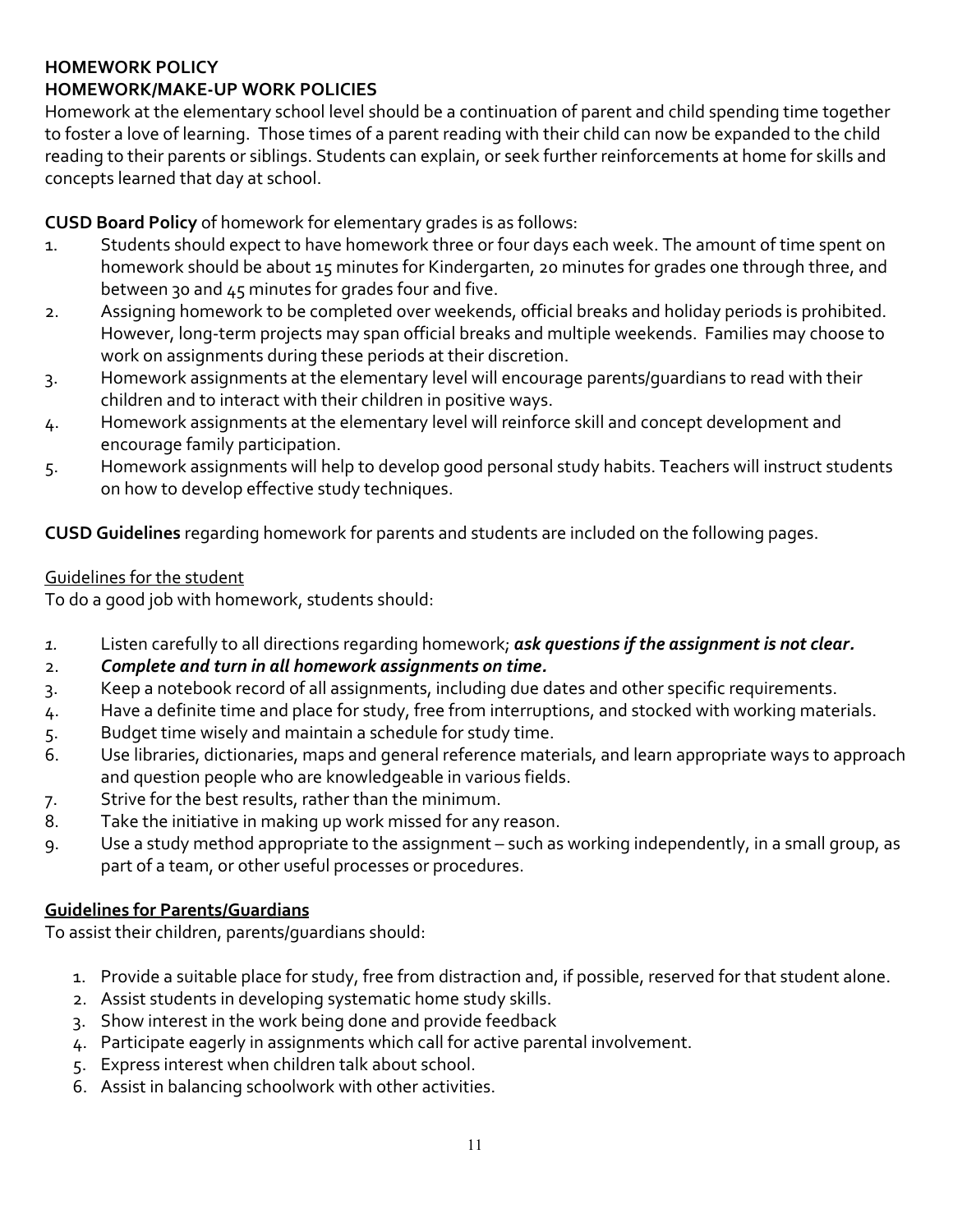- 7. Talk with teachers if assignments *or the amount of time required to complete assignments* seem to cause students continuing problems.
- 8. Share ideas on topics of common interest.
- 9. Keep in touch with the school program through calls, visits, and participation in school activities.
- 10. Insist on the proper use and care of books and materials.

#### **PROGRESS REPORTING**

We have three reporting periods at the elementary school level: November, March and the end of the year. Parent-Teacher conferences will be scheduled during the November and March reporting periods. All students will receive a final report card at the end of the year.

#### **ACADEMIC SUPPORT SERVICES**

These services include:

**Title I** – to provide additional academic support in a small group

**ELD** – to help our primary Spanish speaking children transition to English

**Special Education** – to address learning disabilities and special needs

**After school Intervention or Homework Club** – to provide additional after-school help to students (dependent upon staffing)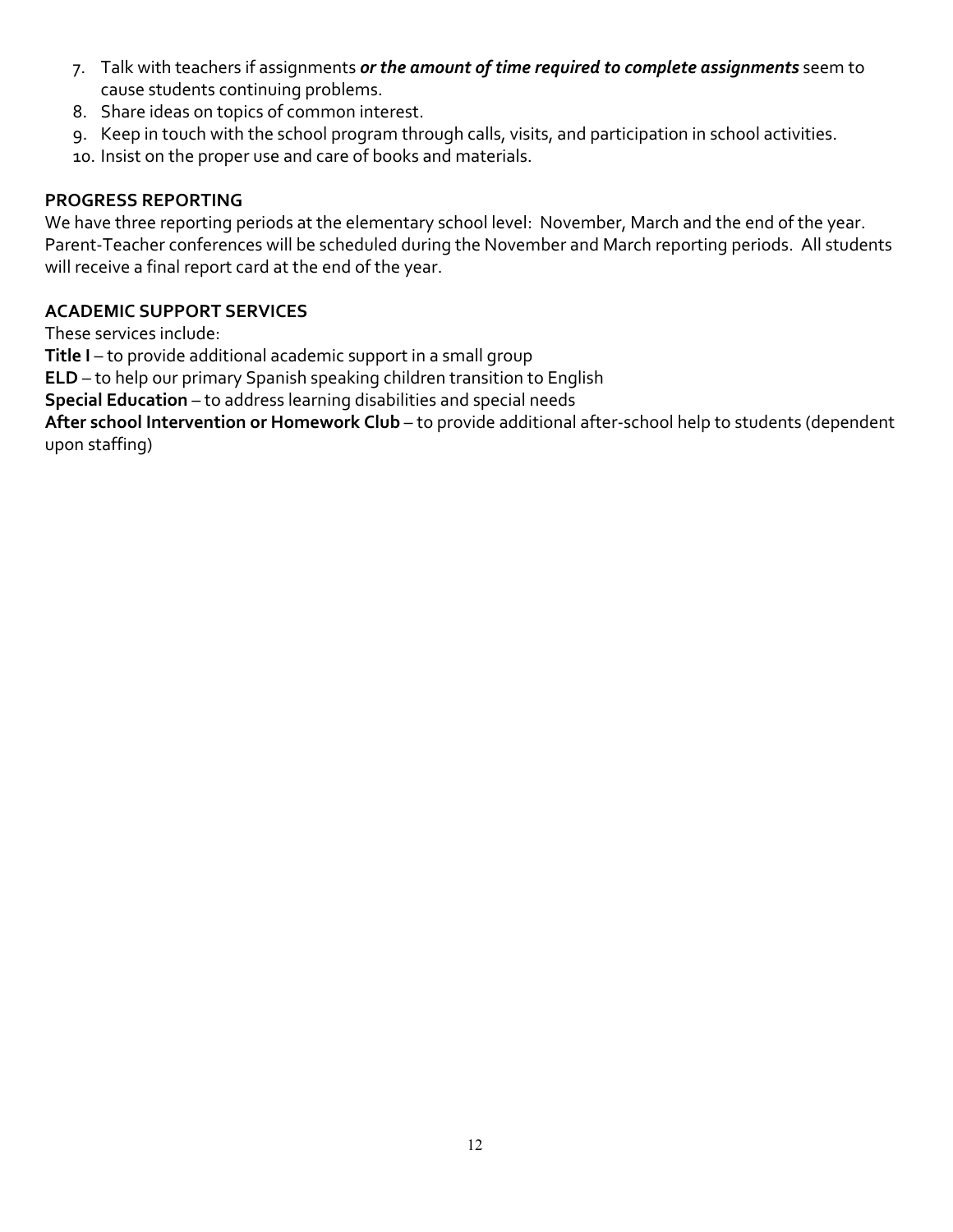# **CAPTAIN COOPER SCHOOL DISCIPLINE PLAN**

#### **PHILOSOPHY**

Captain Cooper School creates a positive, caring environment where students have the opportunity to thrive. Everyone has a right to learn and be safe from physical and emotional harm. Appropriate behavior is the responsibility of each student. Parents, students, and staff members work together to help students meet that responsibility.

#### **STANDARDS OF GOOD CHARACTER**

Students will strive to demonstrate the following character traits:

**Caring**: Being kind, helpful, and generous; show concern for others

**Citizenship**: Do your share to help your family and to make your community a better place; cooperate with others; obey rules and laws.

**Trustworthiness**: Be honest, reliable and loyal; keep promises.

**Respect**: Be polite and courteous to everyone; use peaceful ways to resolve conflicts; treat others the way you would like to be treated.

**Responsibility**: Work hard and do your best; use self-control; accept the consequences of your choices. **Fairness**: Play by the rules; take turns; share & listen; treat others equally.

#### **RECOGNITION**

- 1. Students will receive recognition for academic achievement, good citizenship, and special service to the school.
- 2. Staff will provide recognition for **character** and **scholarship** whenever appropriate.
- 3. Students may attend field trips as a reward for meeting class and school rules.

#### **SCHOOL RULES and CONSEQUENCES**

Students will:

- 1. Treat themselves and others with respect and consideration.
- 2. Treat the property of others and the school with respect.
- 3. Keep hands, feet and objects to oneself.
- 4. Use appropriate language.
- 5. Walk in rooms, corridors, and on ramps.
- 6. Play safely.
- 7. Leave toys, CD players, Game Boys, cell phones, and other electronic devices at home.
- 8. Not bring weapons, knives, matches and lighters to school.
- 9. Arrive to school on time.
- 10. Follow clear classroom standards as established by their teachers
- 11. Do their best on assignments and homework.
- 12. Follow the directions of the adult in charge.
- 13. Dress appropriately, following the school dress code.
- 14. Use school computers and the Internet appropriately.
- 15. Not engage in bullying, harassment and intimidation of any kind.
- 16. Not bring gum or soda to school and limit sweet treats.
- 17. Be picked up promptly upon school dismissal if not riding the bus.

#### **CONSEQUENCES when School Rules are not followed**

1. Students will receive a "notice of concern", which is a referral to the teacher or principal.A Character Education Pillar form will be filled out by the student with the teacher, counselor, or principal.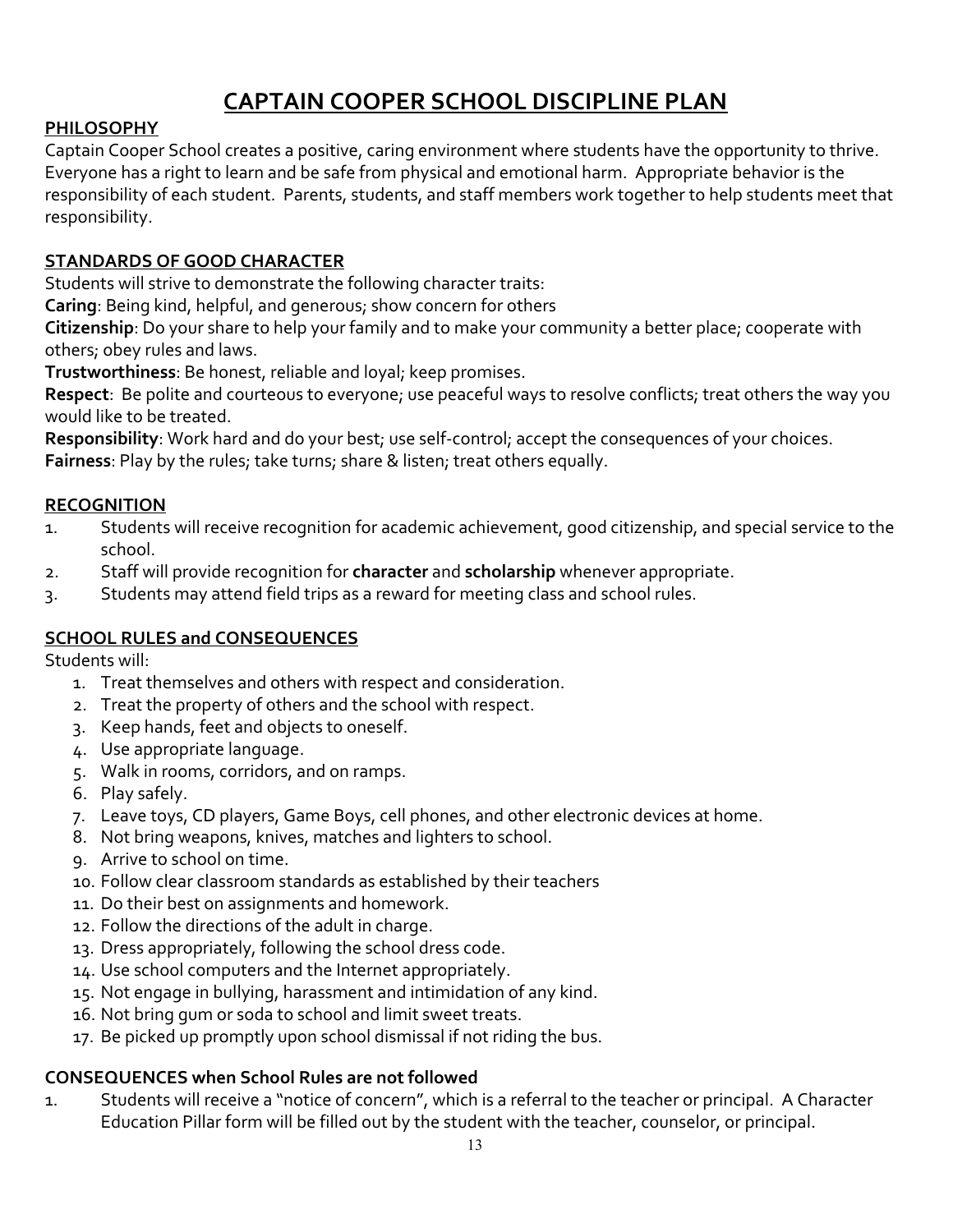- 2. Parents will be notified when a student has received two referrals.
- 3. Bullying, harassment or intimidation will result in an immediate referral to the principal and call home.
- 4. Playground:
	- a. Student will receive one warning.
	- b. Student will be denied the use of equipment.
	- c. Student will lose recess time.

## **REFERRAL TO THE PRINCIPAL**

If a student is sent to the principal with a referral or notice of concern from either the playground or classroom, the following procedures will be followed.

- 1. First referral: meet with principal
- 2. Second referral: meet with principal; phone call home.
- 3. Third referral: meeting will be held with student, teacher, parent, and principal in attendance. Written plan for success will be developed.
- 4. Fourth referral: suspension review will be held by the principal and the student's teacher.

## **BULLYING, HARASSMENT AND/OR INTIMIDATION**

Bullying, intimidation, and harassment will not be tolerated. Bullying occurs when a student is intimidated by verbal or physical conduct or actions. Intimidation refers to actions that may cause fear, humiliation or injury. Harassment is verbal or physical conduct directed at someone's personal characteristics. Depending on the seriousness of the offense, students may be suspended and/or recommended for expulsion from school. At a minimum, incidents of bullying and harassment will receive the following consequences as are developmentally appropriate.

1st offense: parent contact and recess and lunch detention for up to two days.

<u>2<sup>nd</sup> offense:</u> parent contact and recess and lunch detention for up to five days.

3<sup>rd</sup> offense: intervention meeting with parents and student behavior plan will be developed, recess and lunch detention for up to five days, and possible suspension.

Subsequent Offenses: suspension, one to five days. Serious repeat offenders shall be recommended for expulsion from Carmel Unified School District.

## **PLAYGROUND STANDARDS (Recess)**

- 1. Play by game rules. Games are open to all children. Some games will have alternate days for different age and ability groups.
- 2. All equipment is to be shared. Students will put away the equipment they took out and/or used.
- 3. Jump ropes are for jumping only.
- 4. Tag games on grass field only.
- 5. Tackling, wrestling, and play fighting are prohibited.
- 6. Swings are for swinging only: Swing straight; one child at a time on swing; stop the swing before getting off.
- 7. Slide is for sliding only: One child at a time, feet first, sitting down; Use stairs only to reach to top; No climbing from bottom of the slide to reach the top; Slide all the way down.
- 8. Do not pick up lizards, newts, etc. Report all snakes to the playground supervisor immediately.
- 9. Respect nature. Do not climb trees or pick flowers and shrubs. Do not hang or swing from limbs. Stay out of flower beds.
- 10. Pick up all garbage when finished with lunch. Use appropriate waste containers for compost, recycling, and garbage.
- 11. Stop playing and walk to assigned areas after the bell rings.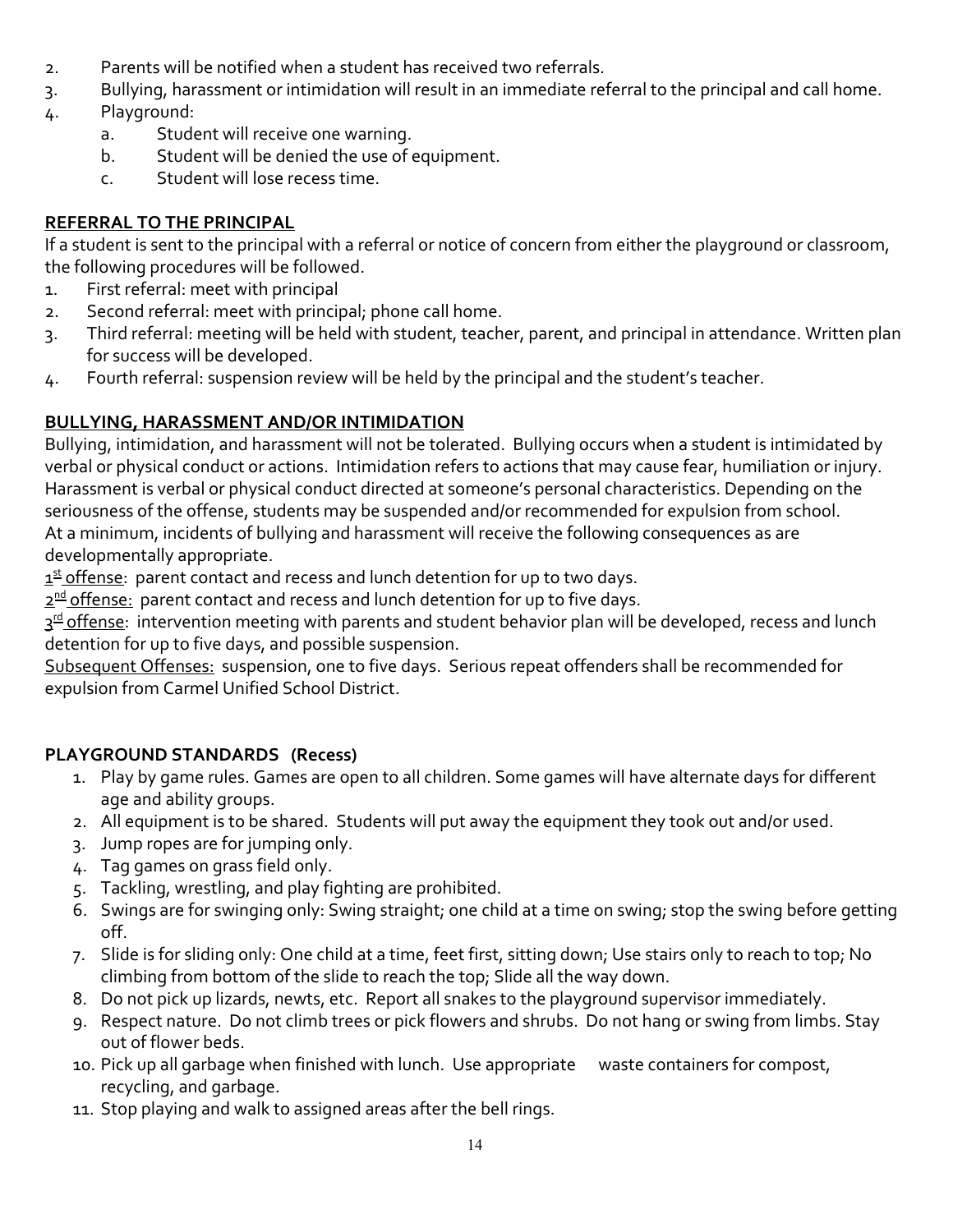12. Get permission from the playground supervisor before leaving the playground.

### **PLAYGROUND BOUNDARIES**

Play areas are limited to the open and visible flat area. The bank east of the playground is out of bounds. No one is to be west of the school building, including in the school garden, without teacher permission.

#### **PLAYGROUND SUPERVISION**

Playground supervision is provided by school staff during recesses. Parents are encouraged to report any concerns they have regarding playground issues to the principal or designee.

#### **BUS SAFETY**

- Help your child get ready on time so there is not a frantic rush to reach the bus stop before the bus arrives
- When meeting your child at the bus stop, please be there on time. If you are not there on time, your child will remain on the bus for the entire route and be brought back to Captain Cooper School.
- Please go over the bus safety rules so your child understands what they are and why they are important to follow.
- The bus driver will issue citations to any rider who disobeys safety and behavior rules.

The following rules are to ensure a safe and enjoyable ride. (This is a partial list. Please consult Board Policy E (4) 354 on the district website.)

- 1. The "danger zone" is 10 feet around the bus in every direction. While waiting at the bus stop, students must stand in line as far back from the road as possible.
- 2. While on the bus, students must remain seated with their feet on the floor in front of them, not in the aisle.
- 3. Sit in your own seat and remain with seatbelt buckled at all times.
- 4. Do not shout or gesture at passing vehicles or pedestrians from the bus.
- 5. Maintain a quiet voice.
- 6. Wait until the bus comes to a complete stop before standing to exit.
- 7. Eating or drinking is not permitted on the bus, unless specific permission is given by the bus driver.
- 8. Throwing any object in, out of, or at the bus is prohibited.
- 9. Respect the bus driver.

## **DRESS CODE AR 5132(a)**

Sun-protective clothing, including hats, is allowed for outdoor use during the school day. (Education Code 35183.5)

In addition, the following guidelines shall apply to all regular school activities:

- 1. Shoes must be worn at all times. Sandals must have heel straps. High-heeled shoes, flip-flops, backless shoes or sandals are **not** acceptable.
- 2. Appropriate shoes will be worn for P.E. classes, recess, and running activities.
- 3. Clothing, jewelry and personal items (backpacks, fanny packs, gym bags, water bottles etc.) shall be free of writing, pictures or any other insignia which are crude, vulgar, profane or sexually suggestive, which bear drug, alcohol or tobacco company advertising, promotions and likenesses, or which advocate racial, ethnic or religious prejudice.
- 4. Hats, caps and other head coverings shall not be worn indoors, except for religious observation.
- 5. Clothes shall be sufficient to conceal undergarments at all times. See-through or fish-net fabrics, halter tops, off-the-shoulder or low-cut tops, bare midriffs and skirts or shorts shorter than mid-thigh are prohibited.
- 6. Hair shall not obstruct the student's vision.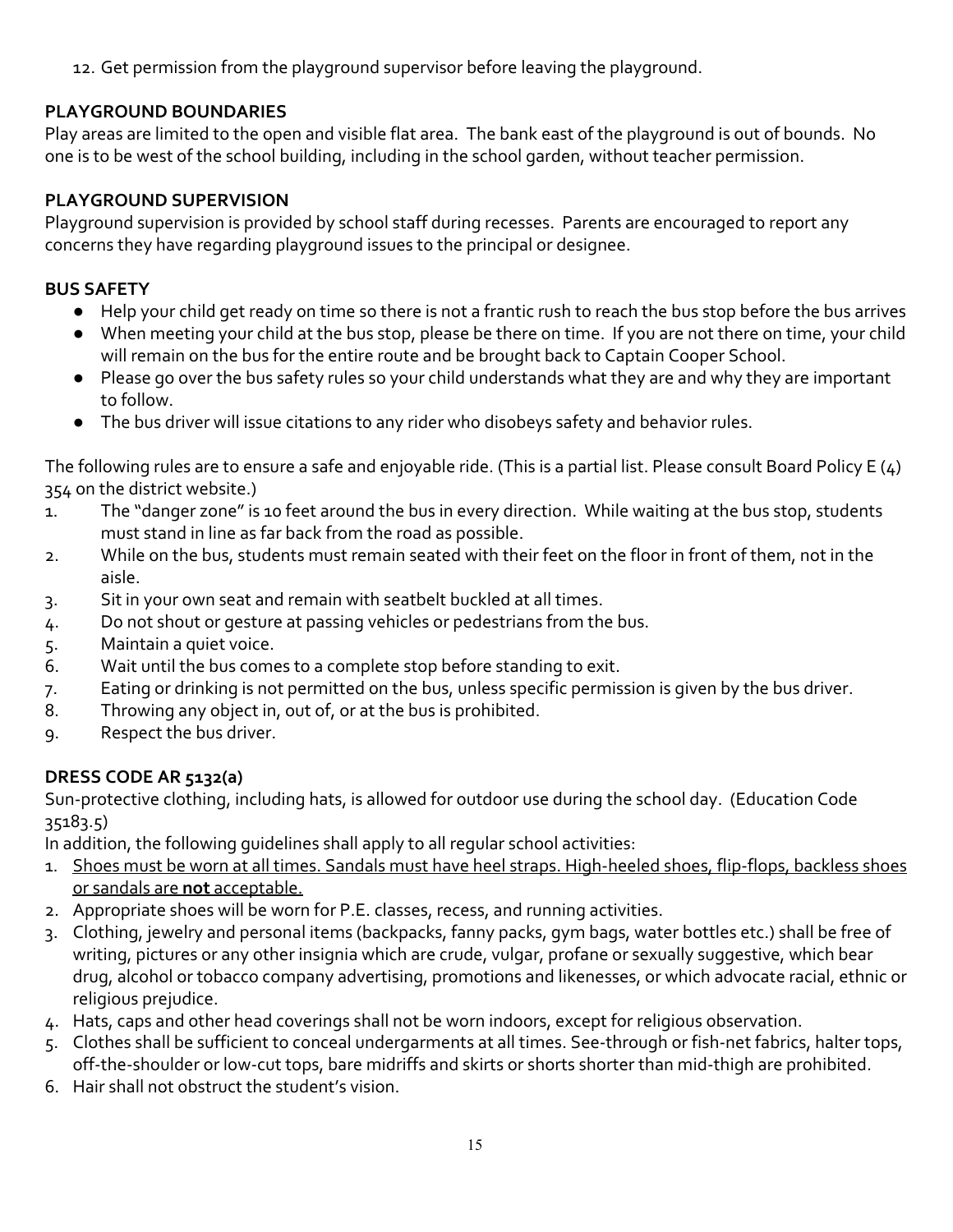#### **Gang-Related Apparel**

At individual schools that have a dress code prohibiting gang-related apparel at school or school activities, the principal, staff and parents/guardians participating in the development of the school safety plan shall define "gang-related apparel" and shall limit this definition to apparel that reasonably could be determined to threaten the health and safety of the school environment if it were worn or displayed on a school campus. (Education Code 32282) Because gang-related symbols are constantly changing, definitions of gang-related apparel shall be reviewed at least once each semester and updated whenever related information is received.

#### **PHYSICAL EDUCATION**

Coaches and teachers may require more stringent dress requirements to accommodate the special safety needs of certain sports and/or classes.

No grade of a student participating in a physical education class shall be adversely affected if the student does not wear standardized physical education apparel because of circumstances beyond the student's control. (Education Code 49066)

#### **EXTRA-CURRICULAR ACTIVITIES**

The principal, staff, students and parent/guardians at each school may establish reasonable dress and grooming regulations for times when students are engaged in extracurricular or other special school activities.

**SUSPENSION AND EXPULSION By State law the following offenses by student are grounds for suspension or expulsion, whether they occur while on school grounds, while going to or coming from school, during the lunch period (on or off the campus), during a school sponsored activity, or while going to or coming from a school sponsored activity:**

a) (1) Caused, attempted to cause, or threatened to cause physical injury to another person.(2) Willfully used force or violence upon the person of another, except in self-defense.

b) Possessed, sold, or otherwise furnished any firearm, knife, explosive, or other dangerous object.

c) Unlawfully possessed, used, sold, or otherwise furnished, or been under the influence of a controlled substance, an alcoholic beverage, or an intoxicant of any kind.

d) Unlawfully offered, arranged, or negotiated to sell a controlled substance, an alcoholic beverage, or an intoxicant of any kind, and then either sold, delivered, or otherwise furnished to any person another liquid, substance, or material and represented the liquid, substance, or material as a controlled substance, alcoholic beverage, or intoxicant.

- e) Committed or attempted to commit robbery or extortion.
- f) Caused or attempted to cause damage to school property or private property.
- g) Stolen or attempted to steal school property or private property.
- h) Possessed or used tobacco, or any products containing tobacco or nicotine products.
- i) Committed an obscene act or engaged in habitual profanity or vulgarity.
- j) Unlawfully possessed or unlawfully offered, arranged, or negotiated to sell any drug paraphernalia.
- k) Disrupted school activities or otherwise willfully defied the valid authority of supervisors, teachers, administrators, school officials, or other school personnel engaged in the performance of their duties.
- l) Knowingly received stolen school property or private property.
- m) Possessed an imitation firearm.
- n) Committed or attempted to commit a sexual assault.

o) Harassed, threatened, or intimidated a pupil who is a complaining of either preventing that pupil for being a witness, or both.

p) Aided or abetted the infliction or attempted infliction of physical injury to another person.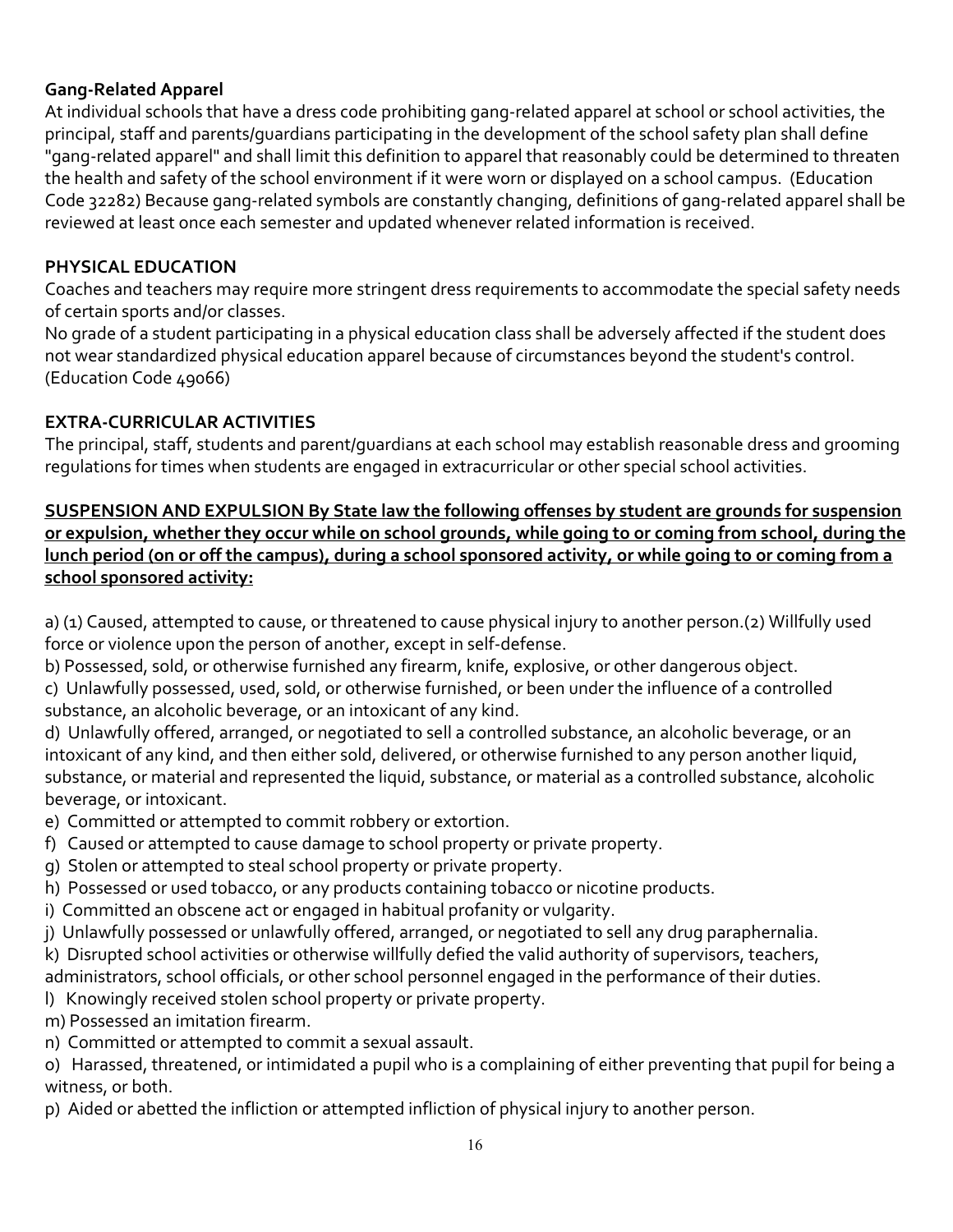- q) Committed sexual harassment.
- r) Caused, attempted to cause, threatened to cause, or participated in an act of hate violence.
- s) Intentionally engaged in harassment, threats, or intimidation, directed against a pupil or group of pupils.
- t) Made terrorist threats against school officials or school property, or both.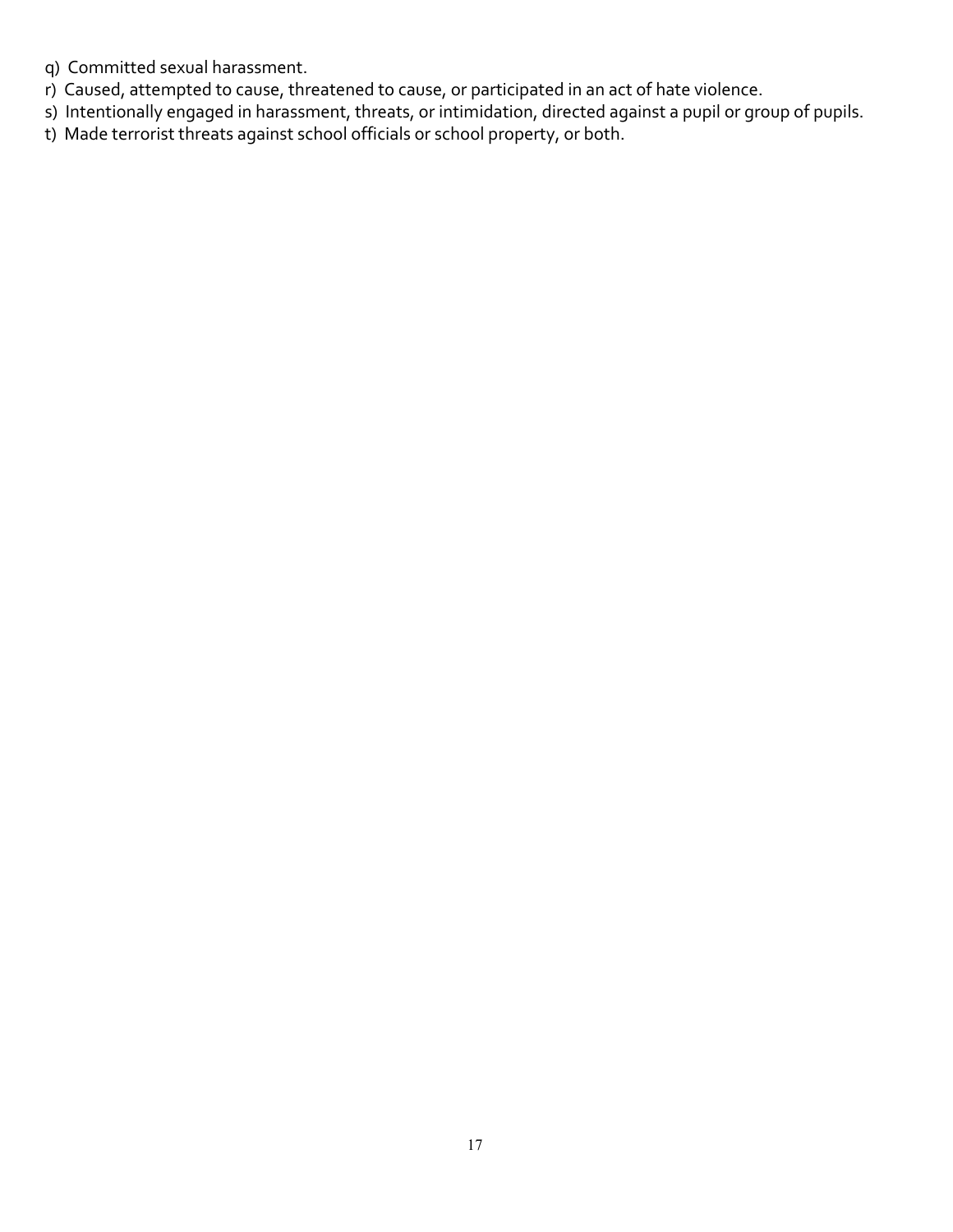**Captain Cooper 667-2452**



| <b>Staff Extension #'s</b> |    |
|----------------------------|----|
| Kouri Spungin              | 10 |
| Mrs. Bans                  | 12 |
| Mr. Bans                   | 22 |
| Mrs. Ibsen                 | 14 |
| Mrs. Lee                   | 19 |
| <b>Marikay LeValley</b>    | 18 |
| Ms. Tacconi                | 11 |
| Mrs. Tischio               | 13 |
| Mrs. Zarate                | 15 |
| Mr. Ward                   | 17 |
| <b>Apple Pie</b>           | 21 |

**Carmel Unified Website is: [http://www.carmelunified.org](http://www.carmelunified.org/)**